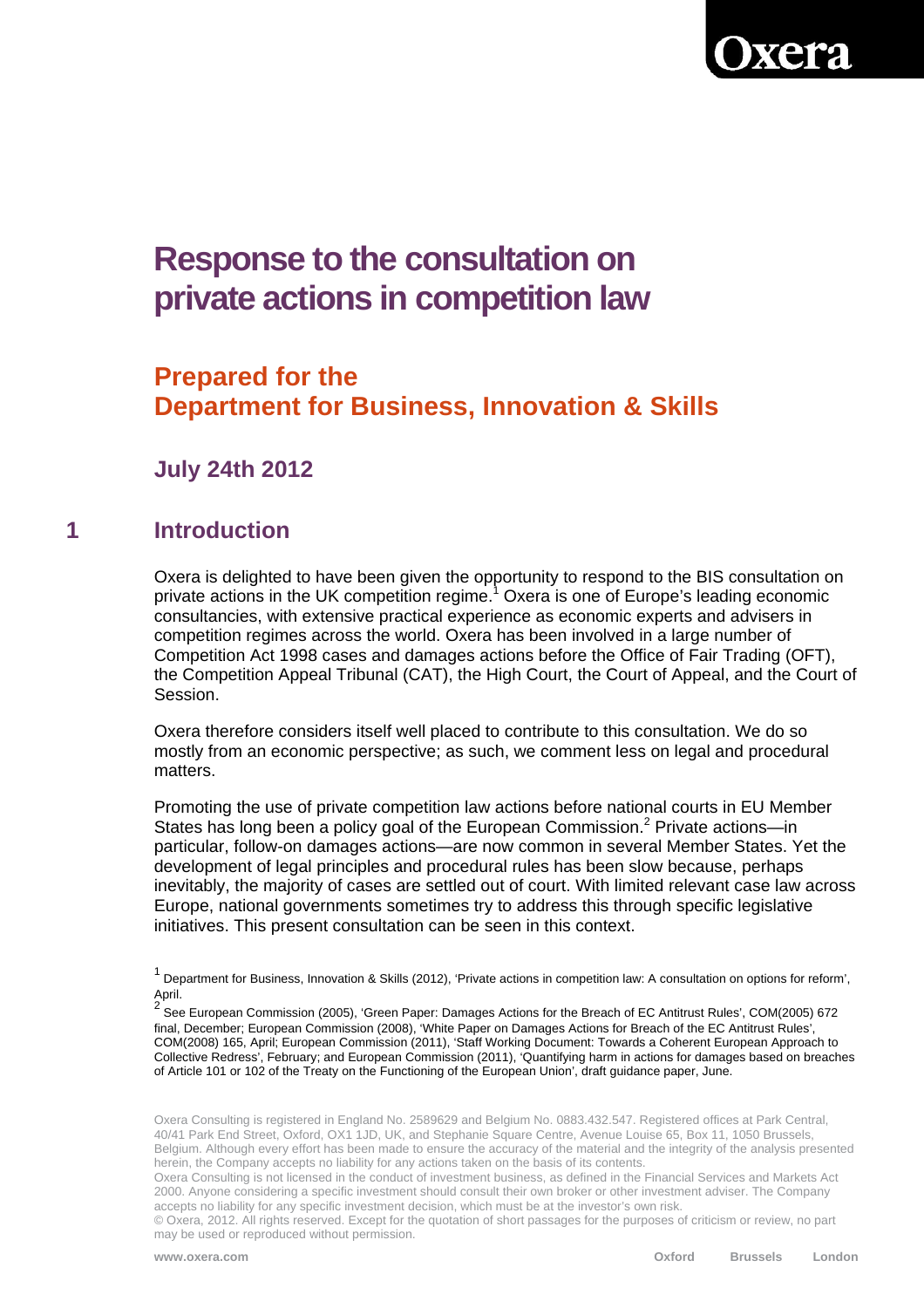The government's stated objective is to promote private actions as a complement to the UK's existing public enforcement regime. The consultation puts forward four main proposals:

- to make the CAT a 'major' venue for competition actions;
- to introduce a regime for opt-out collective actions for competition law, allowing consumers and businesses to bring cases collectively;
- to promote alternative dispute resolution (ADR) mechanisms to ensure that courts are the 'option of last resort';
- to ensure that private actions complement the public enforcement regime by protecting the incentives currently provided for companies to expose cartels.

In this response we focus on the first of these, and, in particular the proposed introduction of a rebuttable presumption on cartel overcharges that would be used in cases before the CAT (and other courts).

### **2 Making the CAT a 'major' venue for competition actions**

The CAT was created under the Enterprise Act 2002 as a specialist tribunal dealing with competition law matters. However, there is some consensus that the CAT has, as described by BIS (para 4.14), a certain 'unfulfilled potential'. Although its main role has been to hear appeals against decisions made by the UK competition authorities and regulators under competition law and sector-specific regulations, the number of cases involving restrictive agreements or abuse of dominance (under the Competition Act 1998 or Articles 101 and 102 TFEU) has made up a relatively small proportion of its caseload. There are also restrictions on follow-on actions that the CAT can hear, in part due to some of its own rulings in the past. The government is now proposing to enhance the role of the CAT in three ways:

- by transferring more cases from the High Court to the CAT;
- by giving the CAT powers to hear cases directly (as opposed to dealing only with appeals or follow-on actions); and
- by allowing it to grant injunctions (ie, ordering anti-competitive behaviour to stop).

The main benefit of enhancing the role and powers of a specialist competition tribunal is likely to be that, over time, this will result in a body of clear and coherent case law developed by experienced expert judges. In the UK context, however, based on our experience, it appears that the generalist courts (the High Court of England and Wales and the Scottish Court of Session) have thus far been able to handle complex competition law cases. There have been many such actions in recent years—prominent examples include *BAGS v Amrac* (2008), a complex Article 101 case concerning the collective selling of horseracing broadcast rights, and *Purple Parking* (2011), an abuse of dominance case in which the High Court judge himself undertook the hypothetical monopolist test for market definition in the absence of an economic expert.<sup>3</sup>

While the current prevalence of competition law cases before the generalist courts in itself does not diminish the case for expanding the specialist role of the CAT (and moving not only cases but also judges from the High Court to the CAT), it does put into perspective the cost–

<sup>&</sup>lt;sup>3</sup> Bookmakers Afternoon Greyhound Services Ltd & Ors v Amalgamated Racing Ltd & Ors [2008] EWHC 1978 (Ch) (8 August 2008); Purple Parking Limited and Meteor Parking Limited v Heathrow Airport Limited [2011] EWHC 987 (Ch) (15 April 2011). An example of a Scottish Court of Session ruling on an Article 101 case involving vertical restraints is *Calor Gas v Express Fuels and D Jamieson*, Court of Session [2008] CSOH 13.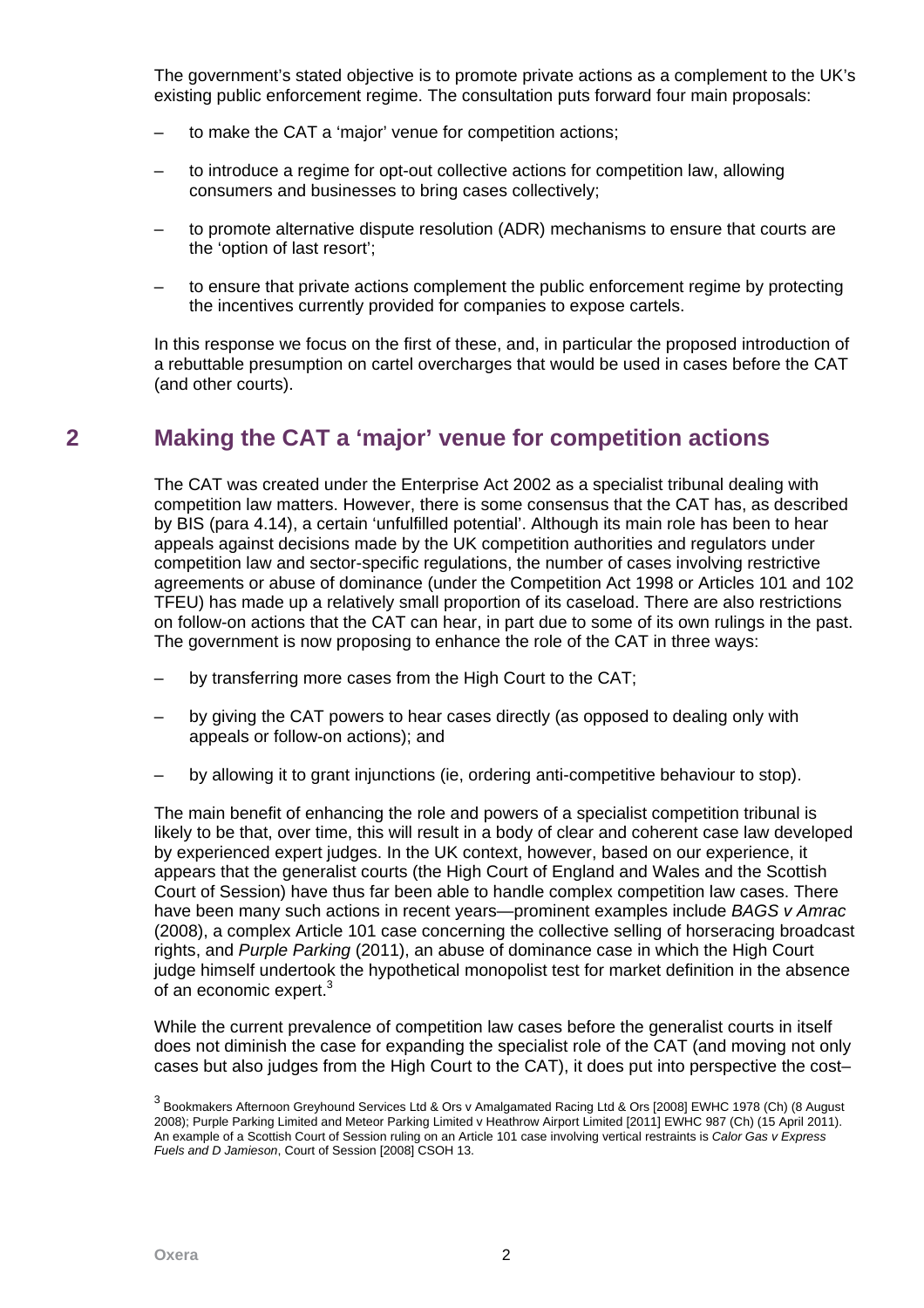benefit analysis undertaken by BIS for this particular measure. BIS states that it has 'initial evidence' that cases before the CAT are less costly and resolved more quickly than cases before the High Court, and as part of the consultation it is looking for more expert opinions on this.<sup>4</sup> Oxera's experience from working on both High Court and CAT cases does not suggest any obvious differences in terms of the cost or length of the proceedings between the two forums.

Allowing the CAT to hear stand-alone cases on restrictive agreements and abuse of dominance directly, in addition to appeals, would give it a dual role: in direct (stand-alone) cases it would be the decision-maker in disputes between claimants and defendants; while in appeal cases, dealing with the same substantive matters, it would review the decisions made previously by the competition authority. Will the CAT in practice treat appeal cases in the same way as stand-alone cases, with the OFT in effect being the claimant? Ultimately, this may again raise the question of whether the UK should have a prosecutorial system, where the competition authority must bring a case before the court rather than act as the decisionmaker. Following BIS's consultation earlier this year on the institutional set-up of the UK competition regime, the government rejected the creation of a prosecutorial system, even though it saw many advantages of such a system and may reconsider it in future.<sup>5</sup>

## **3 Rebuttable presumptions**

#### **3.1 Presumptions in general**

BIS acknowledges that 'it is intrinsically difficult to prove a breach of competition law due to the legal thresholds required, the complex economic factors that may underlie a case and the difficulties of obtaining the necessary information'.<sup>6</sup> This is the nature of competition law. As the CAT put it in 2005, 'competition law is not an area of law in which there is much scope for absolute concepts or sharp edges. $<sup>7</sup>$ </sup>

Yet this has not stopped competition law from evolving over the decades, or competition authorities and courts from developing workable criteria to assess anti-competitive conduct and mergers; nor have courts been deterred by the complexity of quantifying damages. One US court stated that: 'The antitrust cases are legion which reiterate the proposition that, if the fact of damages is proven, the actual computation of damages may suffer from minor imperfections.<sup>8</sup> As set out in the Oxera et al. (2009) report for the European Commission on quantifying damages, and reflected in the Commission's own draft guidance paper, a range of methods and models—from the simple to the more complex—can be used to estimate the harm arising from competition law infringements.<sup>9</sup> Courts across Europe are increasingly presented with such methods, and are familiarising themselves with them.

Where complexities arise in legal procedures, the use of rebuttable presumptions is a commonly accepted technique to make procedures more effective. These are presumptions

<sup>&</sup>lt;sup>4</sup> Department for Business, Innovation & Skills (2012), 'Impact assessment—Private actions in competition law: A consultation on options for reform', April, pp. 18–19. 5

Department for Business, Innovation & Skills (2012), 'Growth, competition and the competition regime: Government response to the consultation', March, p. 9.  $6$ 

Department for Business, Innovation & Skills (2012), 'Private actions in competition law: A consultation on options for reform', April, para 4.8.<br><sup>7</sup> Carratities A

Competition Appeal Tribunal, Judgment in Cases 1035/1/1/04 and 1041/2/1/04, *Racecourse Association and British Horseracing Board v OFT* [2005] CAT 29, August 2nd 2005, para 167.

<sup>8</sup> *South-East Coal Co. v. Consolidation Coal Co.,* 434 F.2d 767, 794 (6th Cir.1970).

 $^9$  Oxera and a multi-jurisdictional team of lawyers led by Dr Assimakis Komninos (2009), 'Quantifying antitrust damages: towards non-binding guidance for courts', study prepared for the European Commission Directorate General for Competition, December; and European Commission (2011), 'Quantifying harm in actions for damages based on breaches of Article 101 or 102 of the Treaty on the Functioning of the European Union', draft guidance paper, June.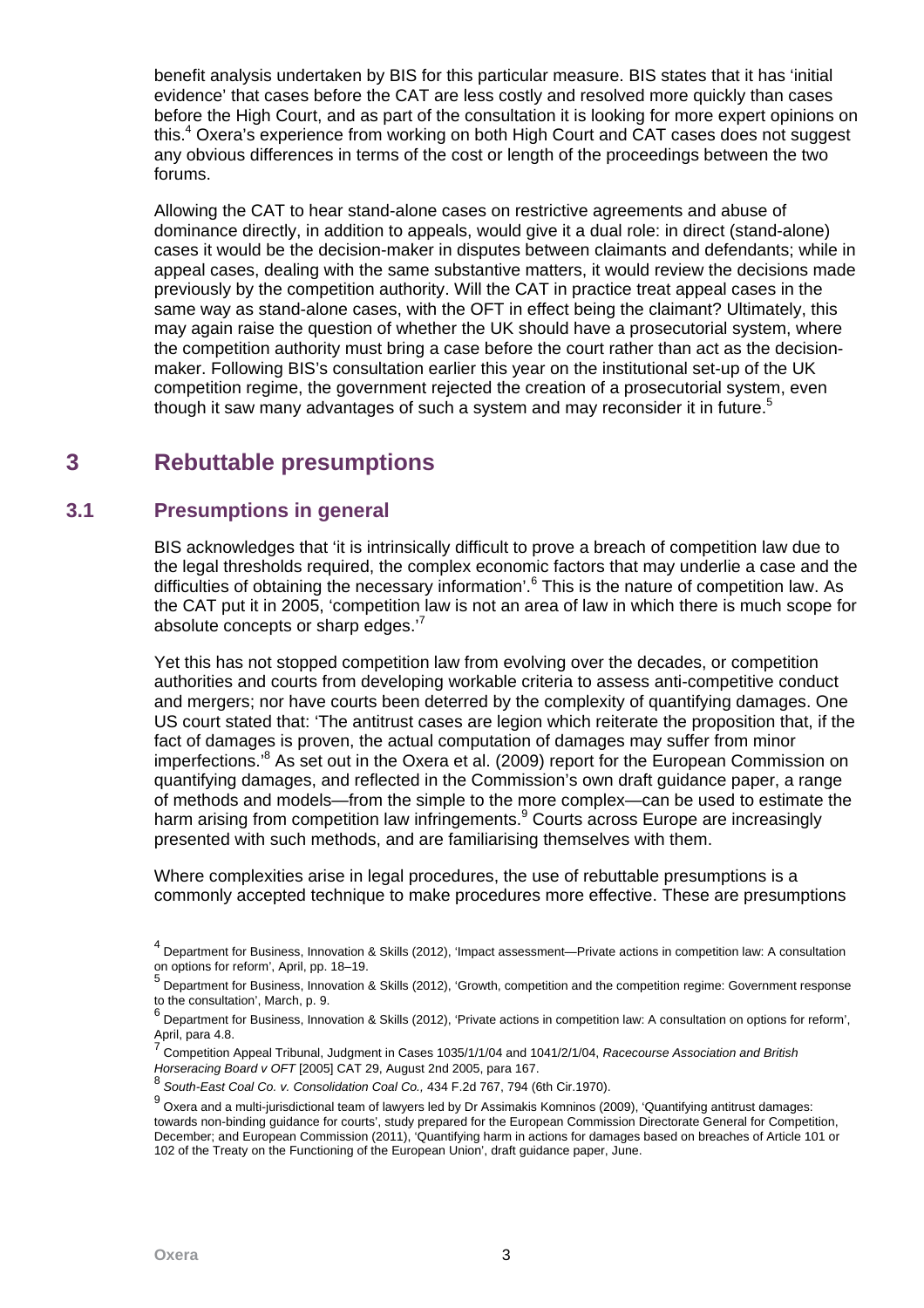that a court holds to be true, unless someone comes forward to contest them and prove otherwise. From a policy perspective, rebuttable presumptions can enhance justice and the efficiency of the legal system, although they may not be appropriate in all circumstances.

#### **3.2 The cartel overcharge presumption**

The BIS consultation considers making follow-on cartel damages claims easier by introducing a rebuttable presumption on cartel overcharges:

This would be likely to take the form of a presumption that a cartel had affected prices by a fixed amount, such as 20%—a figure which would be indicative of the amount that the current economic literature suggests prices can be raised by cartels. If no economic evidence was presented by either side, the damages award would be based on this assumption. The presumption would be rebuttable by either the claimant or defendant; however, to do so they would have to present the necessary evidence to do so. (para 4.40)

In support of this presumption, BIS notes that it places prospective claimants in a better position to estimate the likely benefits of bringing an action, and that it avoids the need to assemble extensive economic evidence, which BIS observes is 'costly, time-consuming, if it is possible at all' (para 4.41). Another point made by BIS is that the presumption shifts the burden of proof to the defendant and thus reduces the informational disadvantage of prospective claimants.10

Below we give several economic and policy reasons why a rebuttable presumption on cartel overcharges seems unwarranted, and then comment on the 20% presumption.<sup>11</sup>

First, BIS envisages the proposed presumption to apply to any breach of Article 101 TFEU (or the equivalent provision in Chapter 1 of the UK Competition Act 1998).<sup>12</sup> However, there are clear distinctions between different types of restrictive agreement caught under Article 101. First and foremost is the distinction between horizontal and vertical agreements—in the latter case an assumption of harm that is equivalent to a cartel overcharge does not make economic sense because such agreements can be pro-competitive and efficiencyenhancing. Moreover, some types of horizontal agreement are also benign or even pro-competitive (where they yield efficiency benefits). A presumption that an agreement has resulted in an overcharge seems suitable only in cases of classic 'hardcore' cartels, where the competition authority has found factual evidence of secret meetings during which competitors systematically agree to fix prices or allocate customers. The European Commission has uncovered many such hardcore cartels in the past ten years, but not all Article 101 infringements are of this nature.

Second, even in the case of hardcore cartels, where it seems more likely than not that prices have been raised illegally, it is questionable whether a rebuttable presumption on overcharge is needed. If there is clear factual evidence of price-fixing or market-sharing, a court is likely to be sympathetic to a claim that prices must have increased. Courts in Germany and other jurisdictions have followed this logic. For example, in a vitamins cartel case, the Dortmund Regional Court applied the prima facie rule that a market price was generally lower than a cartel price:

 $10$  One jurisdiction with an explicit rebuttable presumption of this nature is Hungary. The Hungarian Competition Act provides that injured parties bringing claims against members of price-fixing cartels can rely on the rebuttable presumption that 'it shall be deemed that the infringement affected the price by 10% unless the contrary is evidenced'. Competition Act (as amended, 2008), Hungary, Section 88/C; applicable to damages arising after September 2008.

<sup>&</sup>lt;sup>11</sup> For a more detailed discussion of the incentive effects of the Hungarian rebuttable presumption, see Noble, R. and Pilsbury, S. (2008), 'Is 10 per cent the answer? The role of legal presumptions in private competition litigation', *Global* 

*Competition Litigation Review*, Issue 3, pp. 124–132.<br><sup>12</sup> Department for Business, Innovation & Skills (2012), 'Private actions in competition law: A consultation on options for reform', footnote 38.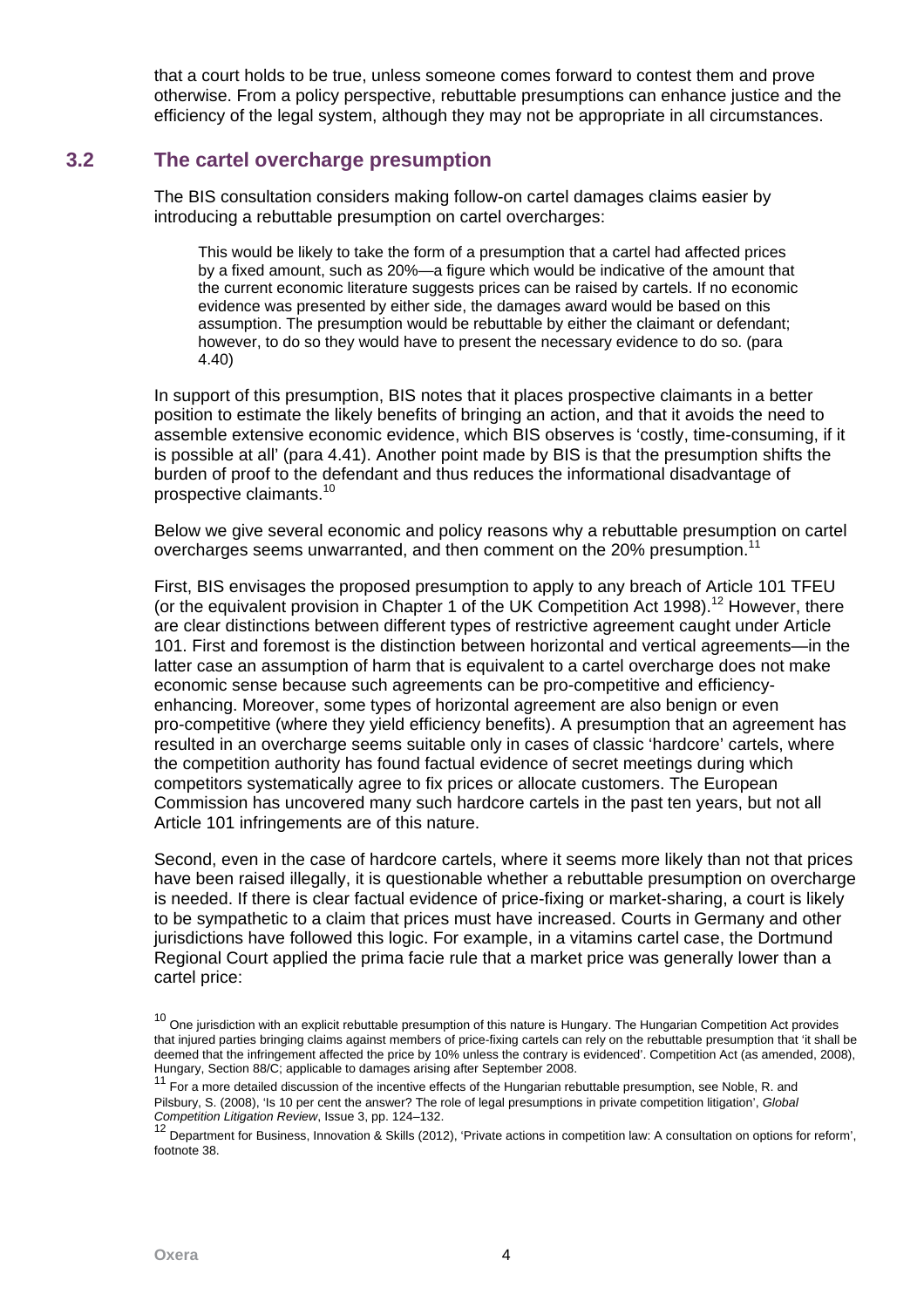The damage of a price cartel consists of the difference between the cartel price and the hypothetical competitive price in the absence of the cartel. According to the experience of life [Lebenserfahrung], it can be assumed that a competitive price is lower than a cartel price. The defendant did not show that it would have been different in this case and why. The difference between the competitive price and the cartel price represents a financial damage in the sense of lost wealth.<sup>13</sup>

British judges might be expected to follow a similar 'common sense' reasoning if the factual evidence is presented to them. A rebuttable presumption that a cartel has resulted in an overcharge greater than zero would not add anything. (Below we comment on the proposed 20% as the level of presumed overcharge.)

Third, based on our experience, we consider that the point made by BIS about the informational disadvantage of claimants is overstated. Claimants will often possess the relevant information on the purchases they made from the cartel, and on how any cartel overcharges may have been passed on to downstream prices. Moreover, the UK court rules provide for ample disclosure of information to parties on the other side of the dispute. Even if such information is not made available until later stages of the proceedings, the understanding that it will eventually have to be made available influences the dynamics of the litigation process. Furthermore, as noted in the Oxera et al. report for the Commission, several simple techniques can be used to approximate the order of magnitude of the likely cartel harm, even where relatively limited information is available.

#### **3.3 The 20% rule**

BIS seeks support for the 20% presumption by making references (in paras 4.40 and 4.43) to the economic literature, to the Oxera et al. study, and to the European Commission's draft guidance paper. According to BIS, 'the figure of 20% represents the lower end of the range that the current economic literature suggests prices can be raised by' (para 4.40). This is not correct, as shown below.

Economists have carried out many empirical studies on overcharges in past cartels, but some care is required when interpreting this empirical data. Not all studies on cartel overcharges would qualify as sufficiently robust. Empirical studies may also tend to focus on cartels that are most likely to have had an impact on the market, in which case many cartels with no effect will not have been captured in these studies (although, as shown below, a small but significant proportion of the cartels studied resulted in no overcharges). A study by Connor and Lande (2008) uses the most comprehensive dataset on cartel overcharges currently available, and is also the most widely cited study on this topic.<sup>14</sup> It contains 674 observations of average overcharges from 200 social science studies of cartels from the 18th century onwards—for example, it covers a British coal cartel that started in the 1770s and a Canadian petroleum lamp oil cartel in the 1870s. The authors find that the median cartel overcharge for all types of cartel was 20% of the cartel price.

As part of the study for the European Commission referred to above, Oxera examined the dataset underlying the 2008 Connor and Lande study, as well as an additional 350 observations provided by Connor and Lande (thus amounting to more than 1,000 observations). We tested the sensitivity of the overcharge median and other results by limiting the sample to cartels that started after 1960 and to overcharge estimates obtained from peer-reviewed academic articles and chapters in published books (this reduced the sample size from over 1,000 to 114). Figure 1 illustrates the distribution of cartel overcharges across this new dataset of 114 observations. The range with the greatest number of

<sup>&</sup>lt;sup>13</sup> LG Dortmund 0 55/ 02 Kart Vitaminkartell III, Decision, April 1st 2004. The quote is a translation by Oxera.

<sup>14</sup> Connor, J.M. and Lande, R.H. (2008), 'Cartel Overcharges and Optimal Cartel Fines', chapter 88, pp. 2203–18, in S.W. Waller (ed), *Issues in Competition Law and Policy*, volume 3, ABA Section of Antitrust Law.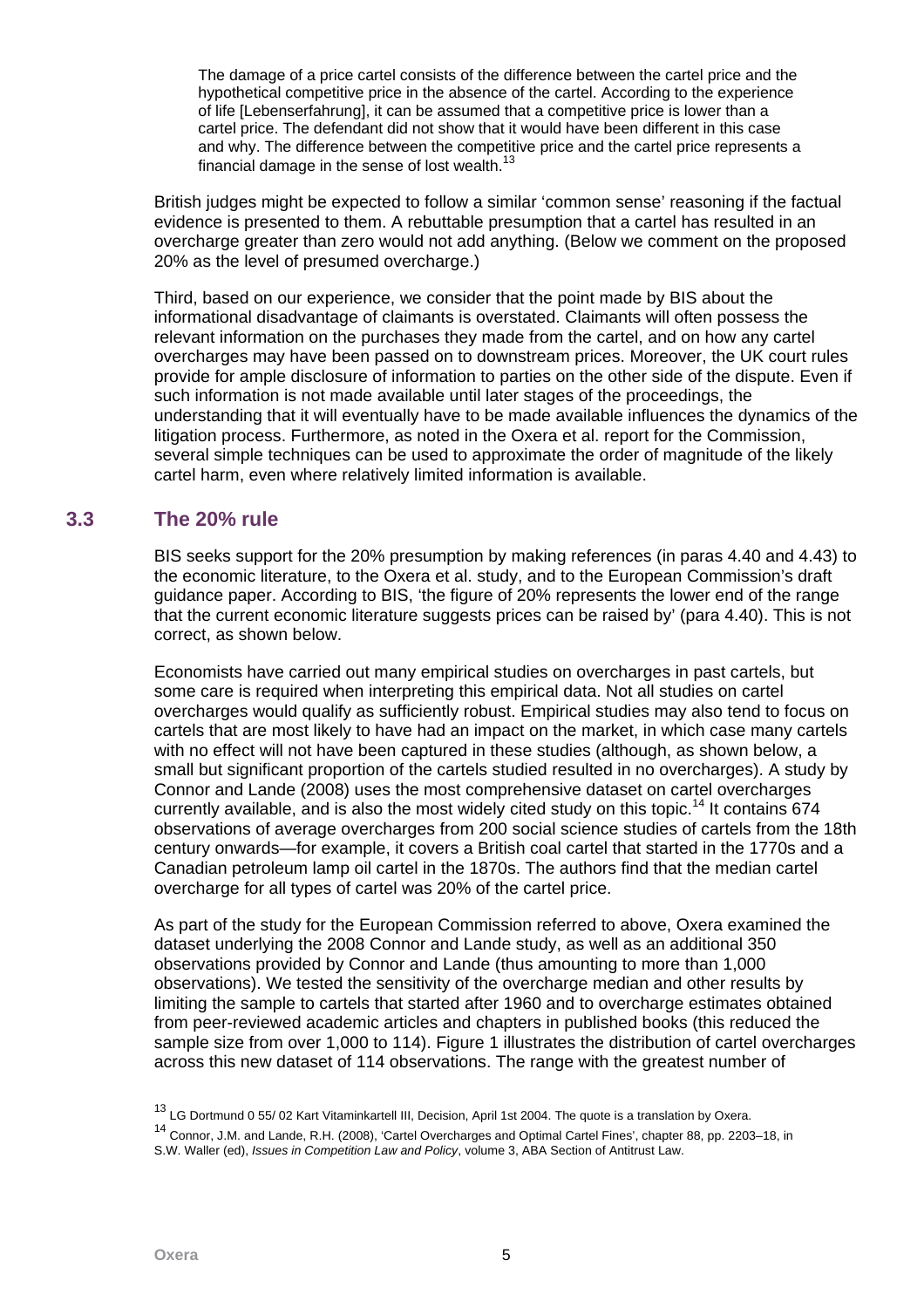observations is 10–20%. Oxera found that, in this dataset, the median overcharge is 18% of the cartel price—not far from the 20% found by Connor and Lande. The average overcharge is around 20%, compared with 23% in Connor and Lande. However, since the variation in observed overcharges is large, it is informative to consider the distribution of overcharges as well as the median or average overcharge. This shows that 20% is not at the 'lower end of the range', as BIS states.





Source: Oxera et al. (2009), based on underlying Connor and Lande data described above and selection criteria applied by Oxera.

Finally, when talking about cartel overcharges, it is important to be clear about what the percentage refers to. The current convention is to express the overcharge as a percentage of the actual cartel price—this is the convention that has been followed in Figure 3.1 and in the European Commission's draft guidance paper. Some academic studies express the overcharge as a percentage of the non-cartel price. BIS refers to the Oxera et al. and Commission documents, but also mentions prices being raised by 20%, which would imply the overcharge being 20% above the non-cartel price. To illustrate the difference, a cartel price of £125 represents a 25% increase above a non-cartel price of £100, but only a 20% overcharge based on the cartel price.

## **4 Concluding comments**

Private actions face several obstacles, many of which are legal or procedural. Initiatives such as those proposed by BIS can contribute to removing such obstacles. If one country takes such steps, others may well follow, whether it is because they consider the UK initiatives to be good practice or because there is some rivalry to become the jurisdiction of choice for international follow-on actions.

One proposed measure that Oxera would advise against is the rebuttable presumption on cartel overcharges. The economic literature on past cartels provides some interesting background information on the orders of magnitude of overcharges. However, the literature provides no sound basis for a rebuttable presumption, because there is a wide variation in overcharges and there are certain types of horizontal and, more often, vertical agreements